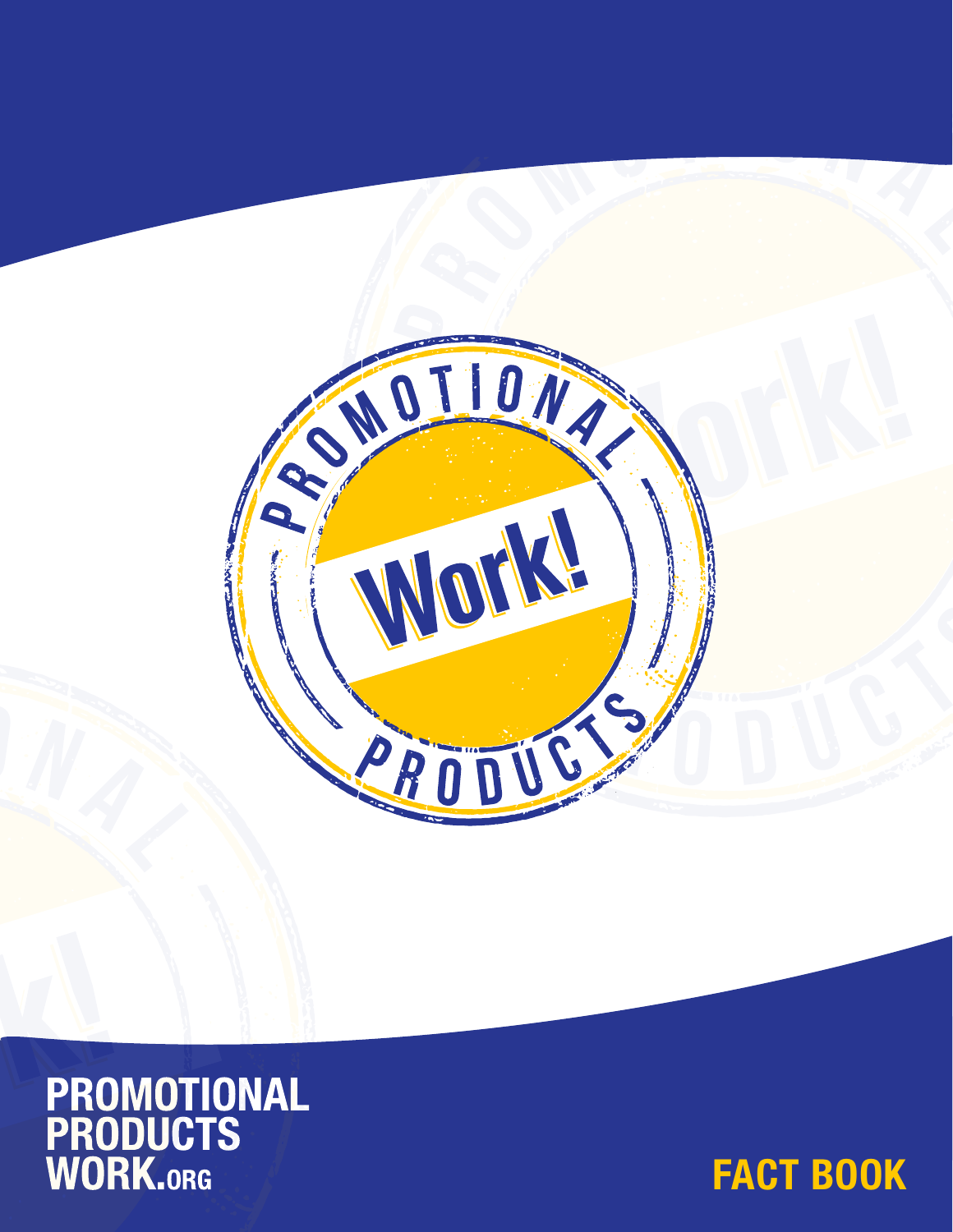

10 Reasons Why

## Promotional **Products** Work!

#### Promotional Consultants: The Rock Stars Of The Marketing World

Need 1,000 screen-printed t-shirts for a concert? Done! How about 500 whistles to hand out at a marathon? No Problem! Promotional consultants develop solutions for marketing challenges. From increasing brand awareness to increasing tradeshow traffic, promotional consultants are experts in the field of promotional products and can solve any marketing dilemma you may have. There are more than 20,000 consultant firms in the industry!

#### It's a bird. It's a plane. No! It's a promotional product!

From lip balm to a wireless mouse to paper airplanes, promotional products come in all shapes, sizes & colors. In many cases, it's even possible to obtain custom items that aren't usually found in promotional product catalogs. If you can see it and touch it, it's most likely available as a promotional product. This allows you to customize a marketing campaign so that it is more relevant to a specific demographic.

#### Business is Booming

Every day you hear about a new endurance race, a new music festival, a new community event. Today's consumers expect brands to reach them on a personal level. What better way to connect with consumers at these events than with promotional products? In 2011, advertisers spent more than \$18 billion in products purchased through promotional consultants.

#### Spread The Word

Promotional product incentives produce valuable referrals from satisfied customers. A survey conducted Louisiana State University indicated accompanying a request for referrals with an offer of a promotional product incentive drew as many as 500% more referrals as an appeal letter alone. The results speak for themselves!

#### Enhance Marketing Campaigns

Adding a promotional product to the media mix generated favorable attitudes toward a print ad in all cases. The use of a promotional product as the advertising medium alone achieved maximum impact, up to 69% increasing brand interest and 84% in creating a good impression of the brand.

#### Positive Impact On Brand Image

Recipients of promotional products have a significantly positive opinion of a business through:

- Increase in positive overall image
- More positive perception of the business
- Higher likelihood of recommending the business
- Higher likelihood of patronizing the business

Source: PPAI Study: Promotional Products Impact On Brand/Company Image Conducted by Georgia Southern University

#### Gifts That Keep On Giving

58% of respondents keep a promotional product anywhere from one year to more than four years. Even if the recipient uses the item only once per week, that's a minimum of 52 impressions made over the course of a year with the possibility of more than 208 during a five-year window.

Source: PPAI Study: Effectiveness of Promotional Products As An Advertising Medium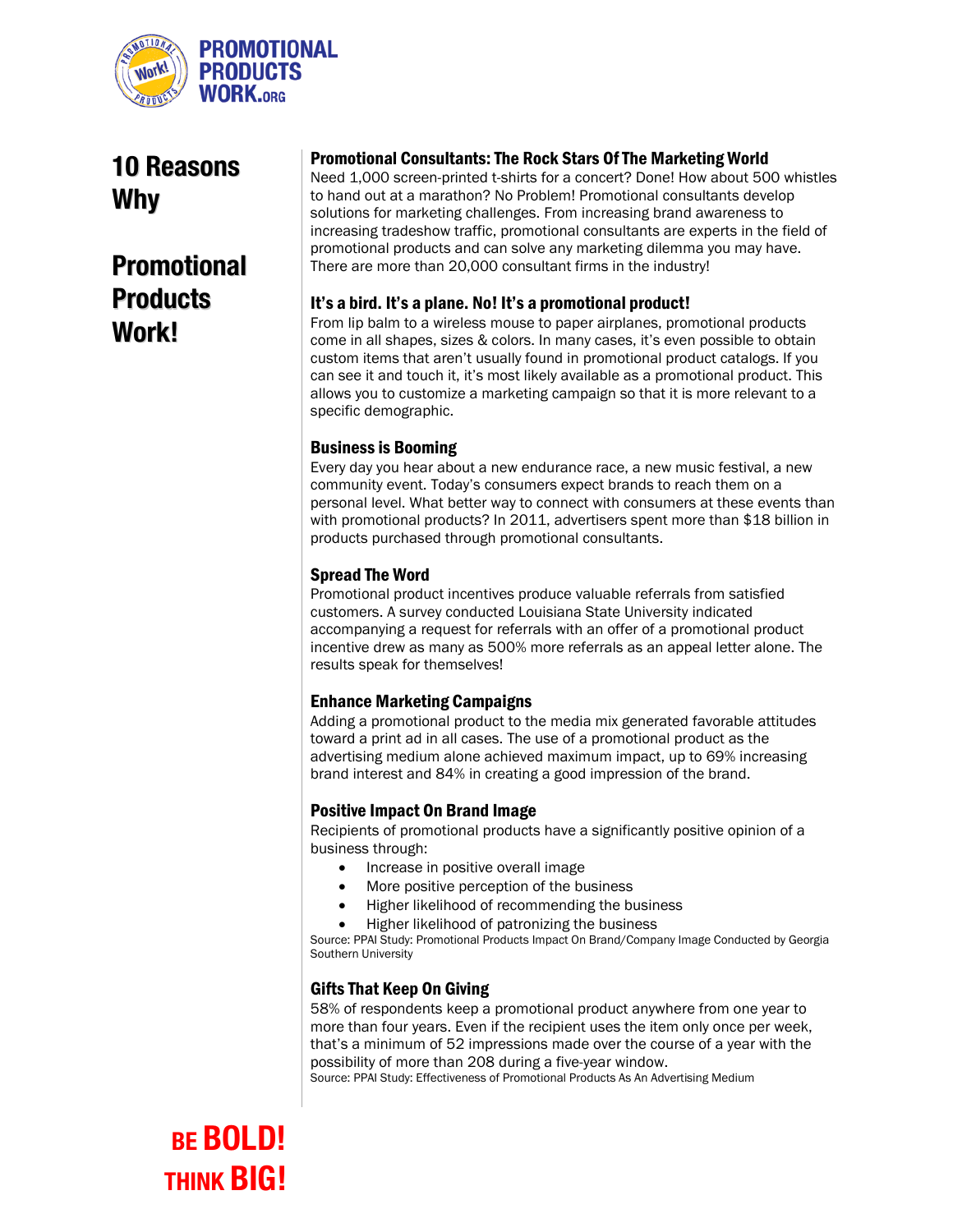

#### Endless Array Of Options

With over 3,900 suppliers in the industry, there are hundreds of thousands of promotional products that can fit any budget. Having a variety of options allows for greater flexibility when planning out a marketing campaign of any size.

#### Quick Turnaround Time

Often times, new marketing opportunities arise out of the blue and require quick action. Luckily, promotional consultants usually have a list of products that can be turned around quickly to meet your needs. There are even products that can be shipped within 24-hours of placing an order!

#### Fun and Handy

People love receiving promotional products, there's no denying it. Whether it's a little boy playing with a yo-yo from the local bakery to a woman carrying a tote from her nail salon, promotional products are appreciated and welcomed in all walks of life. 90.4% reported either currently owning or possessing a promotional product received within the last 24 months.

Source: PPAI Study: Effectiveness of Promotional Products As An Advertising Medium

To find a promotional consultant or for more information on promotional products, including promotional ideas, additional research and promotional products case studies, visit [http://www.promotionalproductswork.org/.](http://www.promotionalproductswork.org/) While there, to request a free speaker for your group, click on **SOLUTIONS** / Find A [Promotional Consultant.](http://www.promotionalproductswork.org/promotional-consultant-locator.aspx)

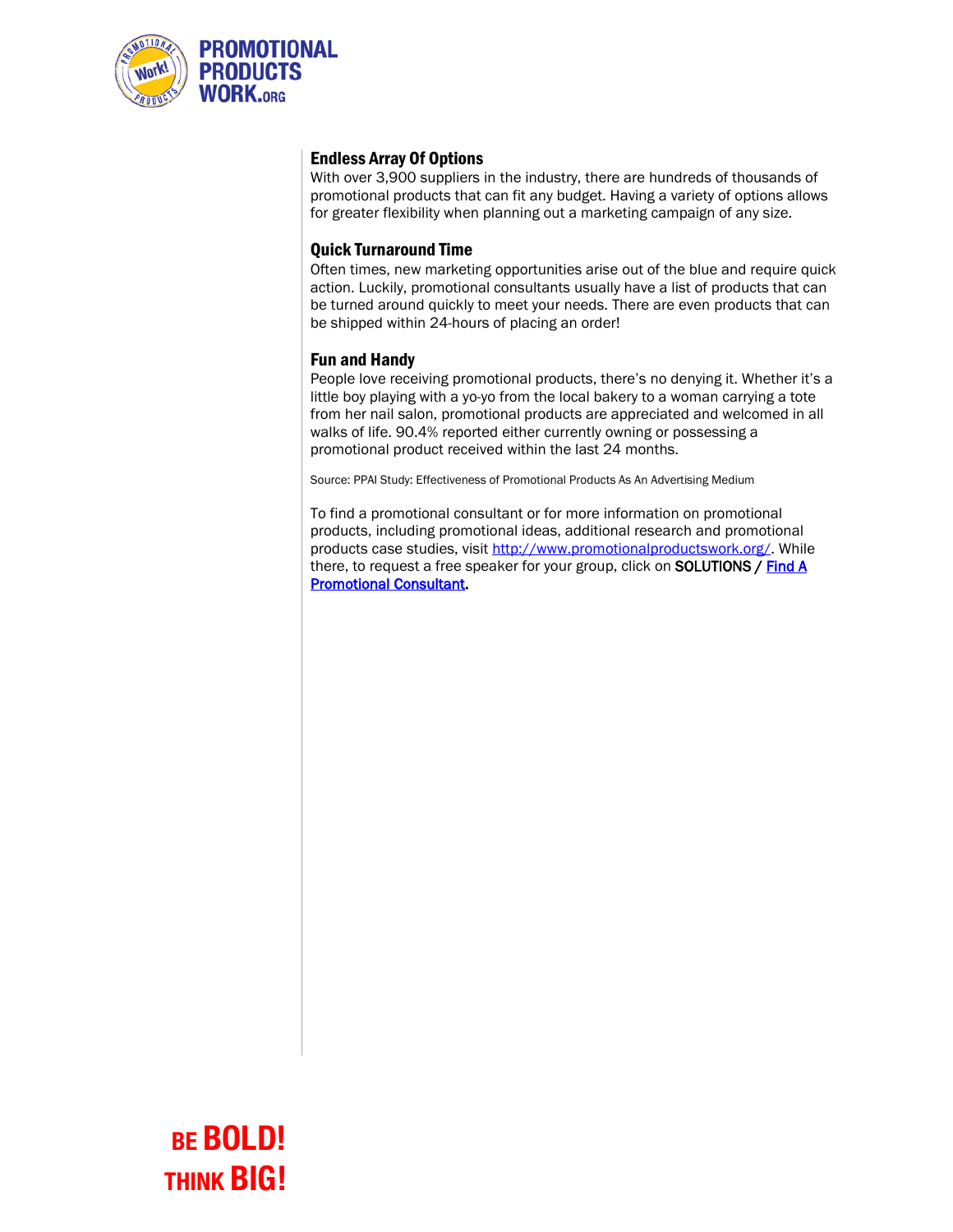

## Promotional **Products** As a Marketing Medium

### The Facts

### Frequently Asked Questions

#### Q: What Are Promotional Products?

A: Promotional products—usually imprinted with a company's name, logo or message—include useful or decorative articles of merchandise that are used in marketing and communication programs. Imprinted products that are distributed free are called promotional products. Imprinted items given as an incentive for a specific action are known as premiums. Business gifts, awards and commemoratives are also considered promotional products.

#### Q: Who Buys Promotional Products?

A: The following ranks the top 10 purchasers of promotional products according to the findings of a study by Louisiana State University and Glenrich Business Studies. Industries were ranked by distributors according to the volume spent on promotional products by each industry.

- 1. Education: Schools, Seminars
- 2. Financial: Banks, Savings & Loan Companies, Credit Unions, Stock Brokers
- 3. Health Care: Hospitals, Nursing Homes, Clinics
- 4. Not-for-Profit Organizations
- 5. Construction: Building Trades, Building Supplies
- 6. Government: Public Offices, Agencies, Political Candidates
- 7. Trade, Professional Associations and Civic Clubs
- 8. Real Estate: Agents, Title Companies, Appraisers
- 9. Automotive: Manufacturers, Dealers, Parts Suppliers
- 10. Professional: Doctors, Lawyers, CPAs, Architects, etc.

#### Q: How Are Promotional Products Used In Marketing?

A: Since promotional products can be used alone or integrated with other media, there are virtually limitless ways to use them. Popular programs cited most often by promotional consultants are business gifts, employee relations, orientation programs, corporate communications and at tradeshows to generate booth traffic.

They're also effective for dealer/distribution programs such as co-op programs, company stores, generating new customers or new accounts, nonprofit fundraising, public awareness campaigns and for promotion of brand awareness and brand loyalty. Other uses include employee incentive programs, new product or service introduction and marketing research for survey and focus group participants.

#### Q: What Kinds Of Promotional Products Are Available?

A: There are tens of thousands of different types and styles of promotional products. In many cases, it's even possible to obtain custom items that aren't found in any catalog. Examples of common items include: apparel, pens, coffee mugs, calculators, key chains, desk accessories and memory sticks.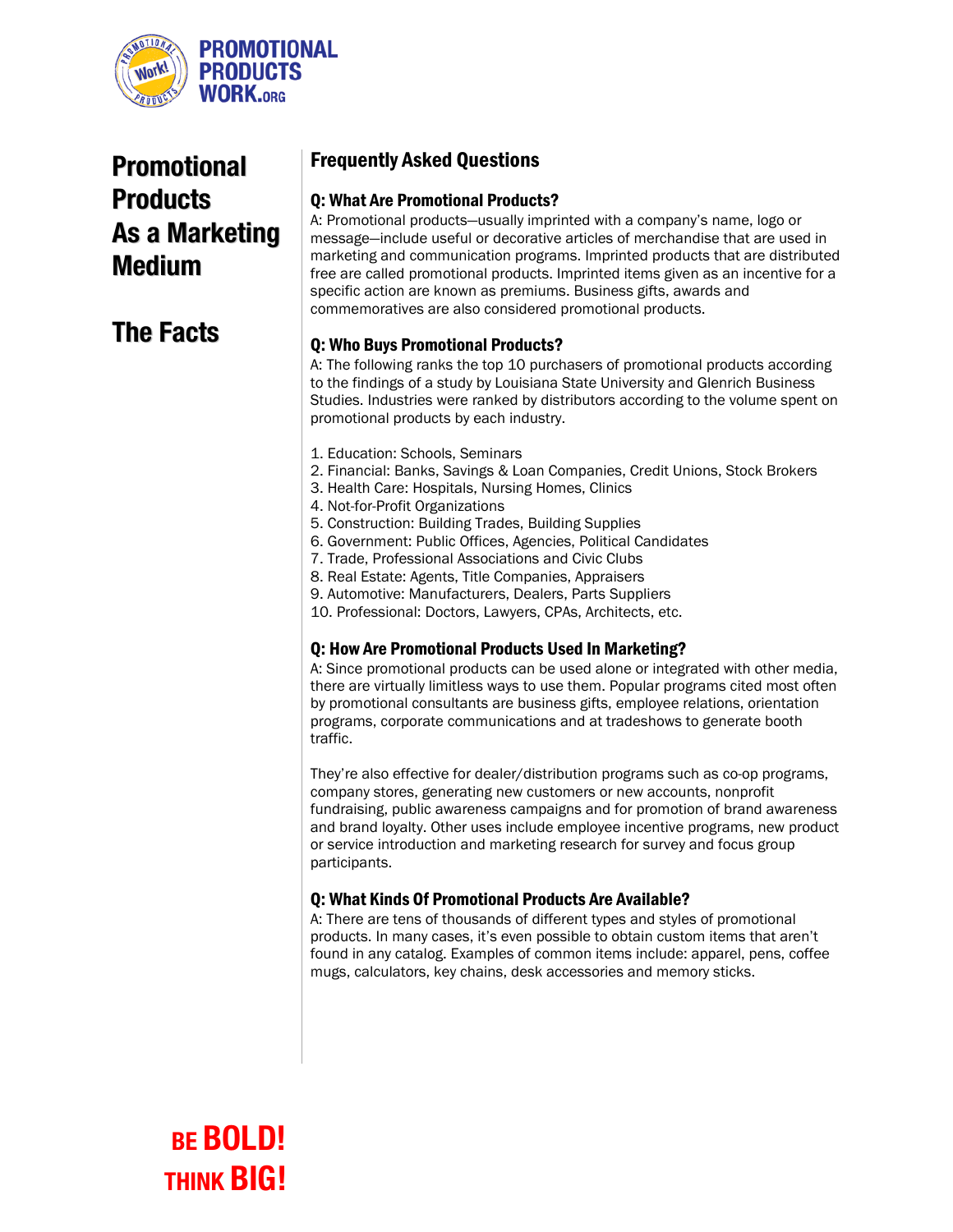

#### Q: How Large Is The Promotional Products Industry?

A: Advertisers spent more than \$18 billion in 2011 on products purchased through promotional consultants.

#### Q: What Products Are The Most Popular?

A: Of the more than \$18 billion that was spent in 2011 on promotional products, the most popular category was apparel. The top 10 categories for 2011 were:

- 1. Apparel: Aprons, uniforms, blazers, headwear, jackets, neckwear, footwear, etc.
- 2. Writing Instruments: Pens, pencils, markers, highlighters, etc.
- 3. Calendars: Wall and wallet calendars, desk diaries, pocket secretaries, etc.
- 4. Drinkware: Glass, china, ceramic, crystal, plastic and stainless steel.
- 5. Bags, tote bags, shopping bags, gift bags, drawstring bags, cosmetic bags, etc.
- 6. Desk/Office/Business Accessories: Cases, pen sets, calculators, paper products, etc.
- 7. Recognition Awards/Trophies/Jewelry/Clocks & Watches: Plaques, certificates, etc.
- 8. Other items not included elsewhere
- 9. Games/Toys/Playing Cards/Inflatables: Kites, balls, puzzles, stuffed animals, etc.
- 10. Textiles: Flags, towels, umbrellas, pennants, throws, blankets, etc.

#### Q: How Effective Are Promotional Products?

A: Promotional products are extremely effective in reaching and influencing people according to PPAI and university research studies. Following are some examples:

#### Promotional Products: Impact, Exposure & Influence

A survey conducted by LJ Market Research reveals the power of promotional products by measuring how end users respond to organizations that use promotional products as part of their marketing mix. More than 71 percent of respondents surveyed indicated they had received at least one promotional product in the past 12 months. The study also showed that respondents' ability to recall the name of an advertiser on a promotional product they had received (76 percent) was much better than their ability to recall the name of an advertiser from a print publication they had read in the past week (53.5 percent).

#### Promotional Products' Impact On Brand/Company Image

An experiment conducted by Georgia Southern University shows that recipients of promotional products have a significantly more positive image of a company than consumers who do not receive promotional products.

### Promotional Product Incentives Produce Valuable Referrals From Satisfied Customers

A survey conducted exclusively for PPAI by the Manship School of Mass Communication at Louisiana State University indicated that, among other findings, accompanying a request for referrals, an offer of a promotional product incentive, or an offer of a promotional product incentive plus eligibility in a sweepstakes drew as many as 500 percent more referrals than an appeal letter alone.

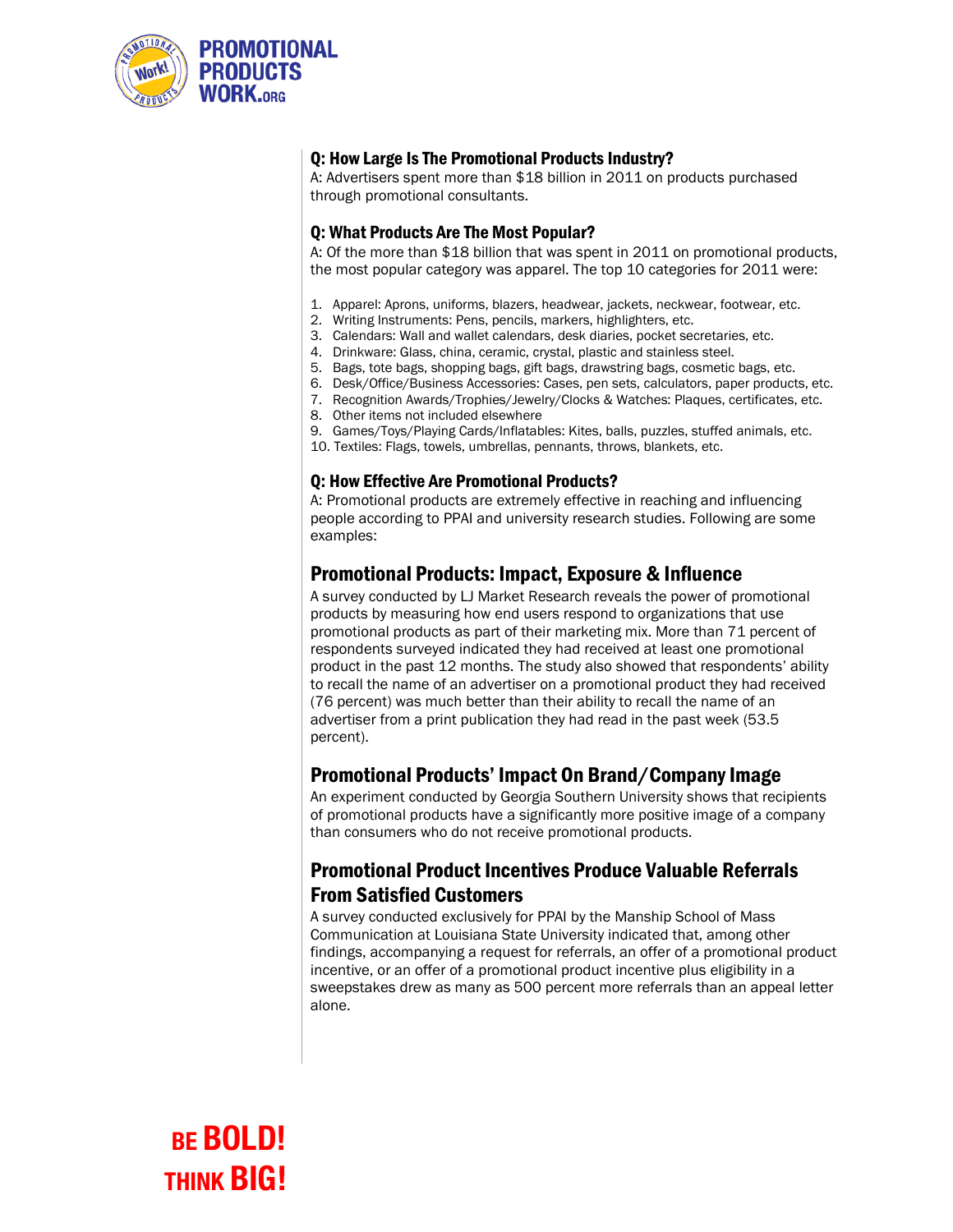

#### Q: How Is The Industry Structured?

A: Promotional consultants develop solutions to marketing challenges through the innovative use of promotional products and are a resource to corporate buyers, marketing professionals and others wanting to increase brand awareness, tradeshow traffic, employee retention and more. There are more than 20,000 consultant firms in the industry.

Supplier firms manufacture, import, convert, imprint or otherwise produce or process products offered for sale through promotional consultants. There are more than 3,500 supplier companies in the promotional products industry.

Go t[o www.ppai.org](http://www.ppai.org/) for PPAI's Association Profile.

For more information on promotional products, including promotional ideas, additional research and promotional products case studies, visit [www.promotionalproductswork.org.](http://www.promotionalproductswork.org/)

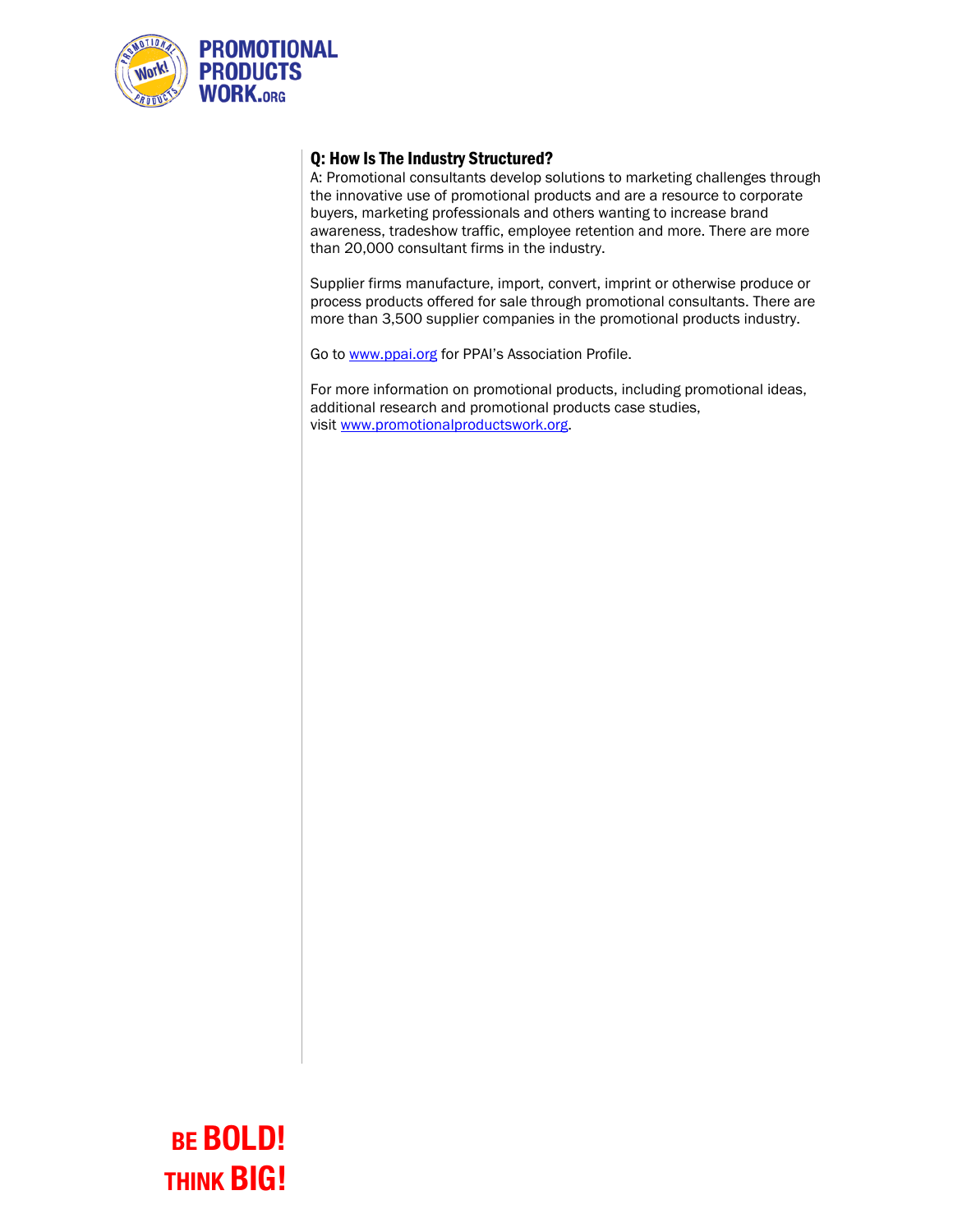

### Promotional **Products** Work!

### Fact Sheet

- $\Box$  Recipients of promotional products have a significantly more positive image of a company than those who do not receive promotional products. <sup>1</sup>
- $\Box$  A promotional product incentive and eligibility in a sweepstakes drew as many as 500 percent more referrals than an appeal letter alone. 1
- $\Box$  Tradeshows: 71.6% of attendees who received a promotional product remembered the name of the company that gave them the product.<sup>1</sup>
- $\square$  Tradeshows: 76.3% of attendees had a favorable attitude toward the company that gave them the product.  $1$
- $\Box$  Tradeshows: Including a promotional product with a pre-show mailing or an offer of a promotional product increases the likelihood of an attendee stopping by a tradeshow booth. 1
- **Reach:**  $71\%$  of respondents randomly surveyed reported receiving a promotional product in the last 12 months. <sup>2</sup>
- □ Reach: 33.7% of this group had the item on their person a coveted location for advertising. <sup>2</sup>
- $\Box$  **Recall:** 76.1% of participants could recall the name of the advertiser on the promotional product that they received in the past 12 months. <sup>2</sup>
- $\square$  Recall: In comparison only 53.5% of participants could recall the name of an advertiser they had seen in a magazine or newspaper in the previous week. <sup>2</sup>
- $\Box$  Impressions: 52% of participants in the study did business with the advertiser after receiving the promotional product. <sup>2</sup>
- Impressions: 52.1% of participants reported having a more favorable impression of the advertiser since receiving the item. <sup>2</sup>
- $\Box$  Frequency: 73% of those who used the promotional product that they had received stated that they used it at least once a week. 2
- $\Box$  Frequency: 45.2% used it at least once a day. 2
- Note: The greater the frequency of exposure, the lower the cost per Impression  $\Box$  **Repeat Exposure:** 55% of participants generally kept their promotional products
- for more than a year. <sup>2</sup>  $\Box$  **Repeat Exposure:** 22% of participants kept the promotional product that they had received for at least six months. 2
- $\Box$  Retention: 75.4% of those who received a promotional product stated that they thought the item was useful. <sup>2</sup>
- $\Box$  Retention: 20.2% kept the promotional product because they thought it was attractive. <sup>2</sup>
- D Direct Marketing: The inclusion of a Promotional Product to a mail promotion increased the response rate by 50%. <sup>2</sup>
- $\Box$  **Direct Marketing:** The use of Promotional Products as an incentive to respond generated four times as many responses as a sales letter alone. <sup>2</sup>
- $\Box$  **Direct Marketing:** The use of a Promotional Product as an incentive to respond reduced the cost per response by two-thirds. <sup>2</sup>
- **Repeat Business:** Promotional product recipients spent  $27\%$  more than coupon recipients and 139% more than welcome letter recipients over an 8-month period. <sup>3</sup>
- $\Box$  **Repeat Business:** Promotional product recipients were also 49% more likely than coupon recipients and 75% more likely than letter recipients to return and patronize the business in each of the eight months studied. <sup>3</sup>
- **Referrals:** Sales people who gave promotional gifts to their customers received 22% more referrals than sales people who did not use promotional products. 4
- Good Will: Customers who received a promotional product scored 52% higher than a letter only. 4
- $\Box$  **Conclusion:** The value of Promotional Products is in their ability to carry a message to a well-defined audience. Because the products are useful to and appreciated by the recipients, they are retained and used, repeating the imprinted message many times without added cost to the advertiser.

#### Sources:

- <sup>1</sup> PPAI Georgia Southern University Study
- 2 PPAI L.J. Market Research Study
- <sup>3</sup> PPAI Southern Methodist University
- 4 PPAI Baylor University Study